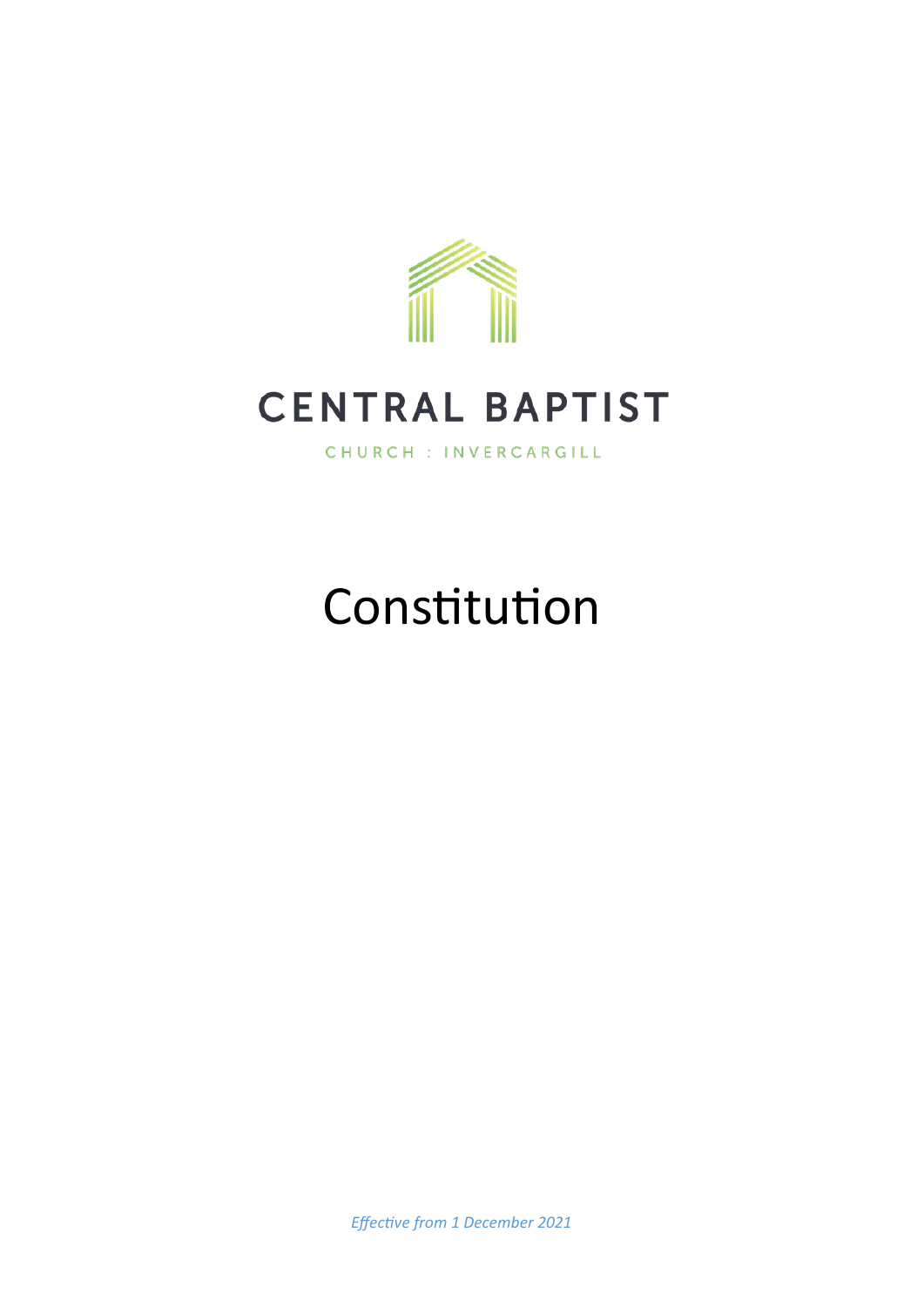### Table of Contents

| 1.                                              | <b>THE CHURCH</b>                         | 2  |
|-------------------------------------------------|-------------------------------------------|----|
| 2.                                              | <b>AIMS AND FUNCTIONS</b>                 | 3  |
| 3.                                              | <b>STRUCTURE</b>                          | 4  |
| 4.                                              | <b>MEMBERSHIP (PARTNERSHIP)</b>           | 5  |
| 5.                                              | <b>LEADERSHIP</b>                         | 6  |
| 6.                                              | <b>GOVERNMENT OF THE CHURCH</b>           | 8  |
| 7.                                              | <b>DECLARATION OF TRUST</b>               | 9  |
| 8.                                              | <b>ALTERATIONS TO THE CONSTITUTION</b>    | 10 |
| 9.                                              | NO PECUNIARY PROFIT FOR ANY INDIVIDUAL 11 |    |
| 10.                                             | <b>WINDING UP PROVISIONS</b>              | 12 |
| <b>APPENDIX 1 THE PARTNERSHIP PLEDGE:</b><br>13 |                                           |    |

#### **NOTES**

Sections 7, 8, 9 and 10 are taken from the model Baptist Constitution provided by the Union, and are based on legal advice and cannot be altered.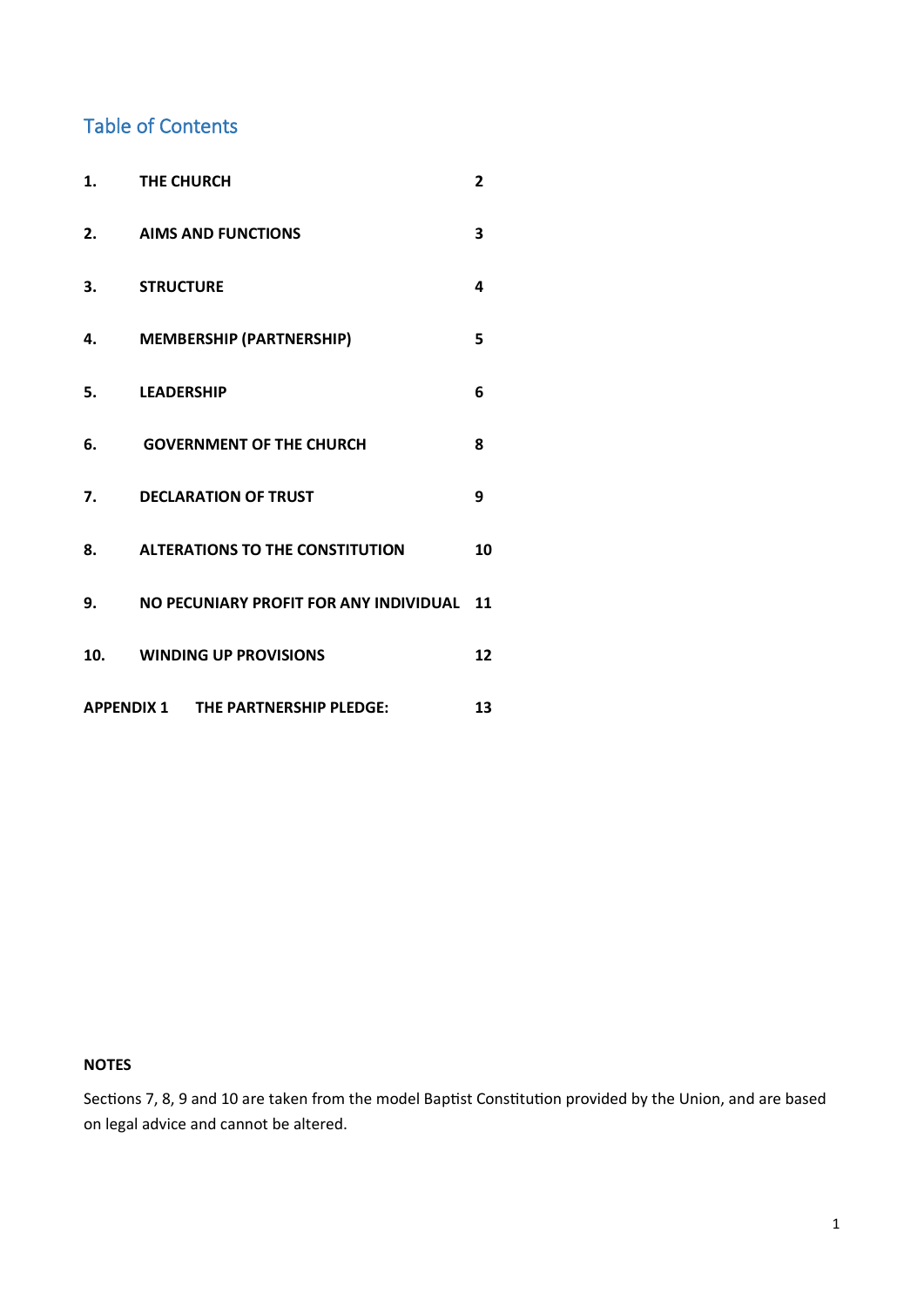## <span id="page-2-0"></span>1. THE CHURCH

- 1.1.1 The name of the church is INVERCARGILL CENTRAL BAPTIST CHURCH
- 1.2 The church is a community of those who believe in God the Father, in God the Son Jesus Christ and in God the Holy Spirit - one God; who are repentant of their sin and who have been saved by personal faith in Jesus Christ through his atoning death and resurrection; who publicly proclaim their faith and are committed to the church's vision, aims and functions.
- 1.3 The church believes in:
	- 1.3.1 The Bible as the inspired Word of God and its final authority in all matters of faith and practice;
	- 1.3.2 The pre-existence, eternal deity and true humanity of the Lord Jesus Christ;
	- 1.3.3 The atonement made on the cross by our Lord for the sin of the world;
	- 1.3.4 Salvation, by grace, through faith in Christ alone;
	- 1.3.5 The person of the Holy Spirit as the one who sanctifies and who sets apart, empowers and imparts spiritual gifts to the church;
	- 1.3.6 Membership of the church is for those who have received salvation;
	- 1.3.7 The immersion of believers as the only form of baptism practised in the church according to our understanding of Scripture.
- 1.4 The ordinances of the church shall be:
	- 1.4.1 Believers' baptism by immersion, and
	- 1.4.2 The Communion service, or commemoration of the Lord's Supper, which shall be held regularly, and which shall be open to all believers.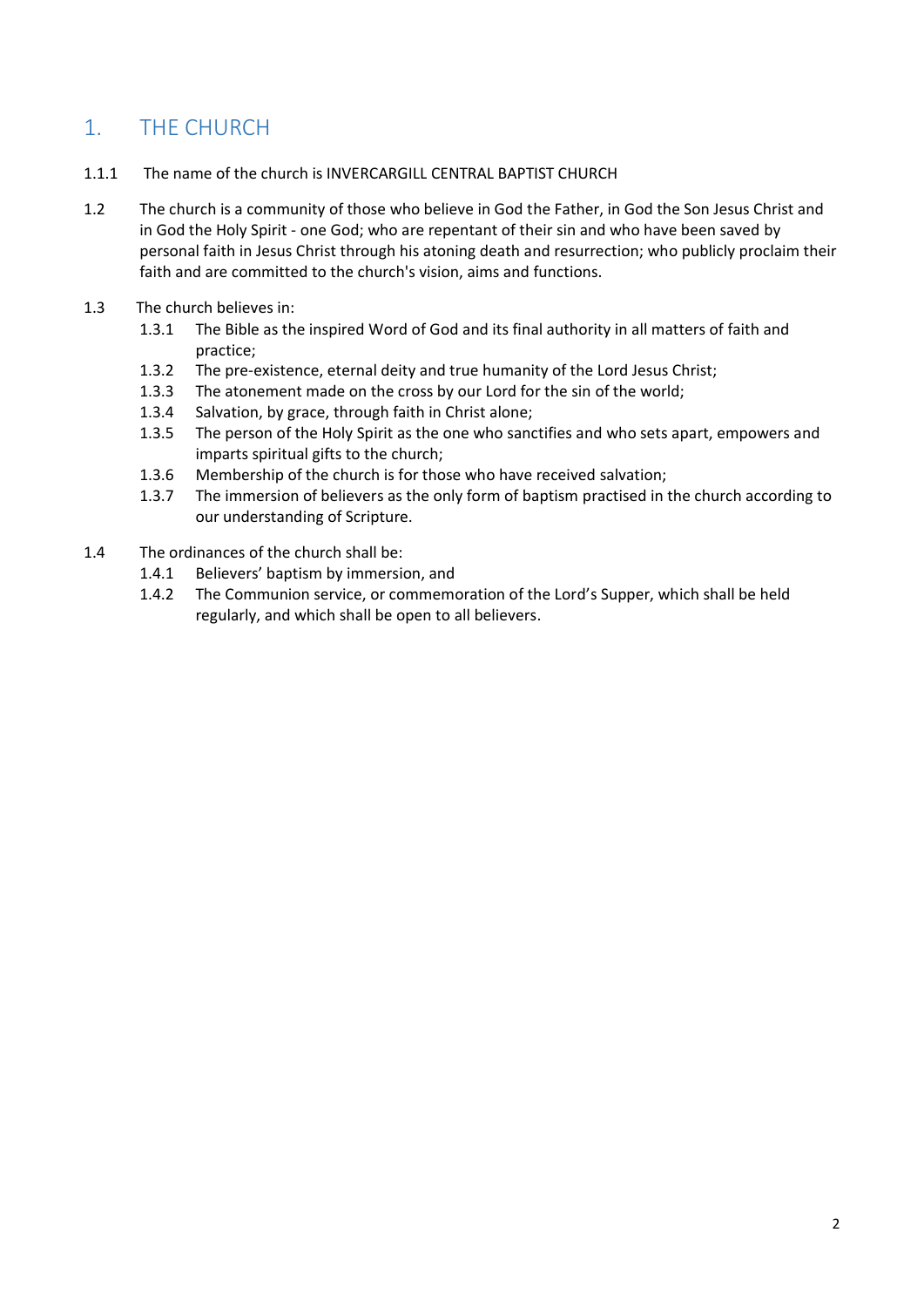## <span id="page-3-0"></span>2. AIMS AND FUNCTIONS

- 2.1 To meet regularly for worship, prayer, teaching, encouragement and fellowship.
- 2.2 To engage in the task of mission, principally within New Zealand but also overseas (see Matthew 28: 19 - 20).
- 2.3 To express God's love to the community through ministries of the Word and practical care.
- 2.4 To seek to make disciples of Jesus Christ and bring them into his church.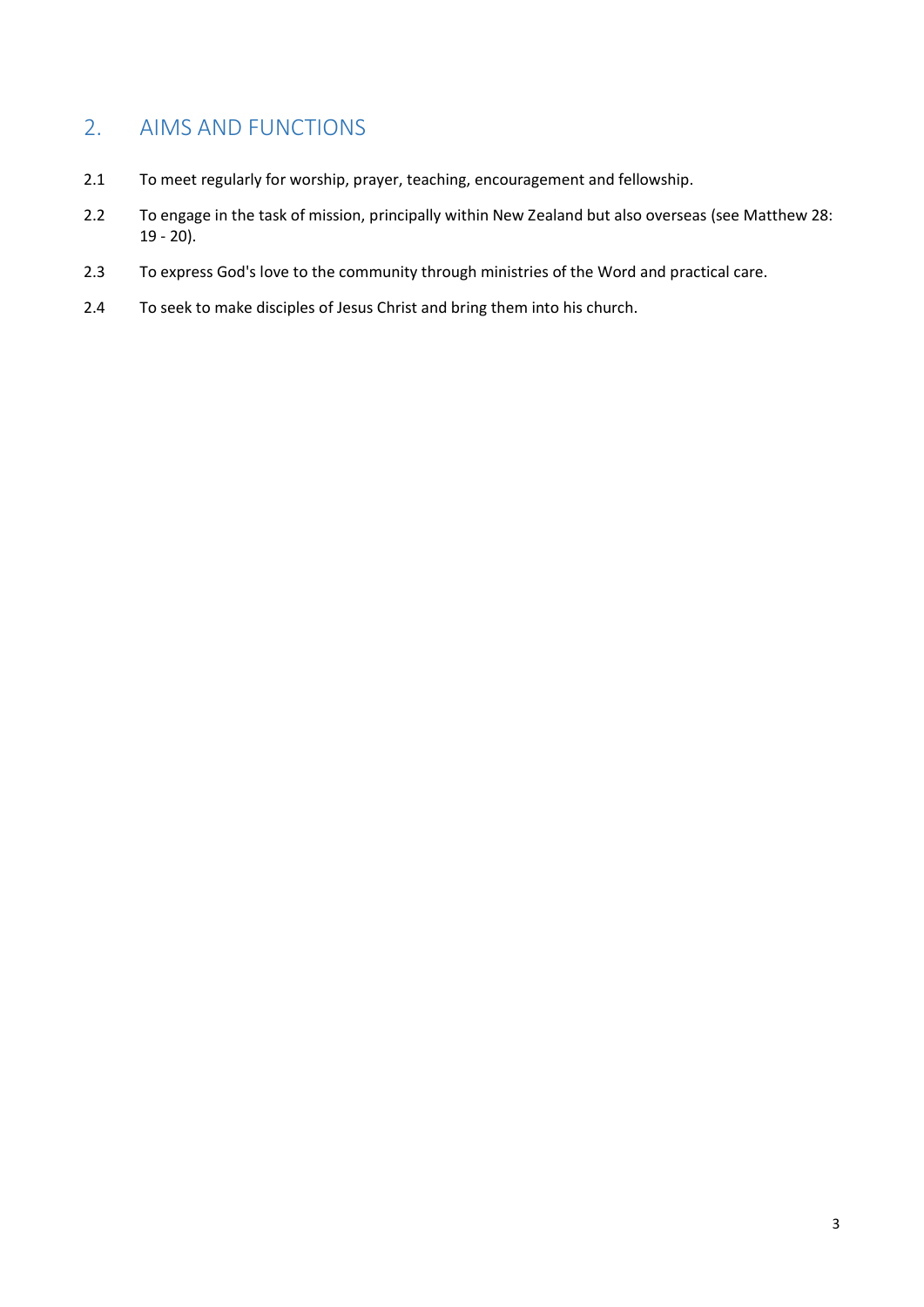## <span id="page-4-0"></span>3. STRUCTURE

- 3.1 The church is an autonomous body governed through its members, working closely with regional and national Baptist Staff, the Baptist Churches of New Zealand and the wider body of Christ.
- 3.2 The leadership shall consist of the Lead Pastor, together with the Elders and Ministry Leaders.
- 3.3 The church may set up a charitable trust or trusts to provide resources which will enable the church through the trusts to minister to its local community by seeking to meet one or more of the social, emotional, physical, spiritual or educational needs of the people of its local community. The church shall elect Trustees when required under the relevant trust deed(s).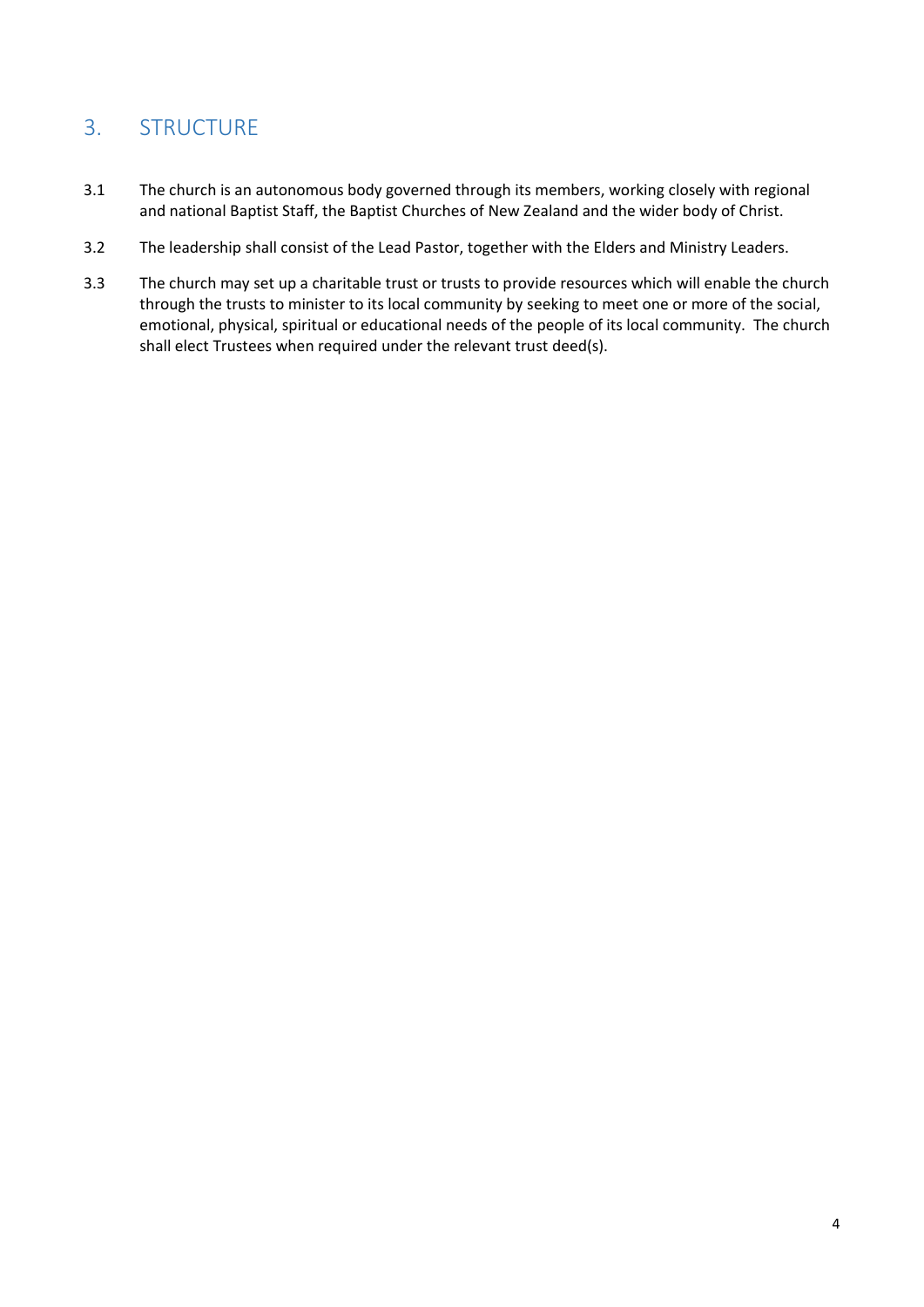## <span id="page-5-0"></span>4. MEMBERSHIP (Partnership)

- 4.1 The Membership of the church (hereafter called "Partners") shall consist of those persons who:
	- 4.1.1 Confess faith in Christ.
	- 4.1.2 Show evidence of following Christ in newness of life.
	- 4.1.3 Are committed to the vision, mission and ministry of Invercargill Central Baptist Church in the local church and in the community, and who have given expression to this commitment by signing the Partnership Pledge (Appendix 1).
	- 4.1.4 Are 18 years old or older.
	- 4.1.5 Have been attending services for at least six months. This requirement does not apply to those who are appointed to a Ministry Leadership role.

#### **4.2 Becoming a Partner**

- 4.2.1 Applications to become a Partner will be made to a designated ministry leader.
- 4.2.2 The church shall be advised of the partnership application.
- 4.2.3 Applicants wishing to become Partners may be required to attend a partnership seminar and will be interviewed by at least one ministry leader or elder.
- 4.2.4 Applications will be approved or otherwise by the Ministry leadership team.
- 4.2.5 New partners will be acknowledged at a Sunday worship service.

#### **4.3 Partnership Roll**

- 4.3.1 A Partnership roll will be kept and reviewed annually by the Ministry Leaders. Any person by giving a letter of resignation or by ceasing active participation for over twelve months, without satisfactory reason, may be removed from the roll.
- 4.3.2 A person may be suspended or removed from the roll in accordance with procedures laid out in section 4.4

#### **4.4 Discipline of Partners**

- 4.4.1 The Elders will have the power to admonish, suspend or expel any Partner for conduct, which, following proper procedure, is considered prejudicial to the name and purposes of the church. At the discretion of the Elders, any report to the Partners following such an investigation need only contain their conclusions and actions.
- 4.4.2 In the event of any action causing serious division in the church and not reaching a satisfactory settlement, the church shall apply to the Senior Executive of the Baptist Union for advice and help in investigating and settling the matter in dispute.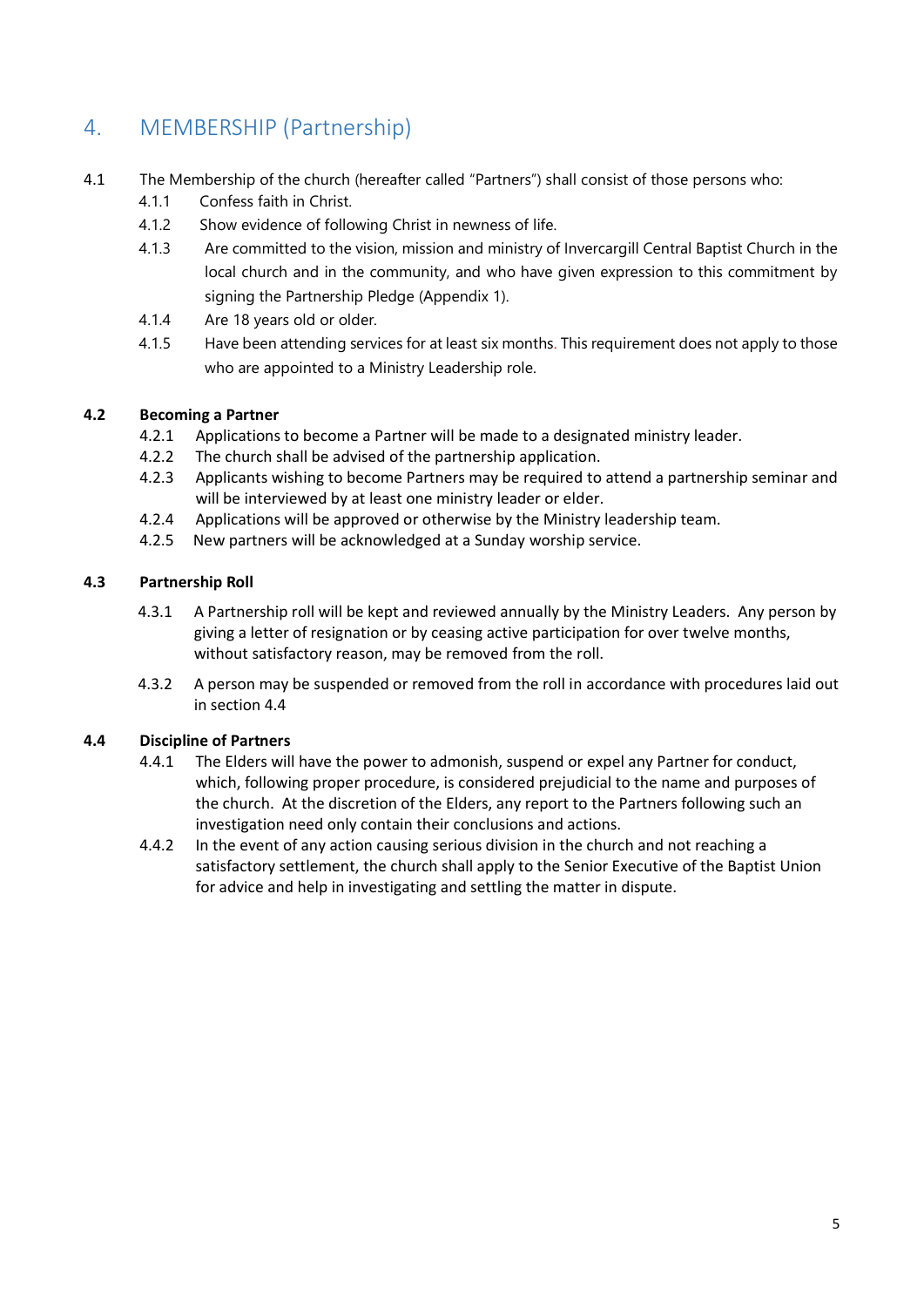## <span id="page-6-0"></span>5. LEADERSHIP

#### **5.1 Lead Pastor**

5.1.1 Pastoral Responsibility

The Lead Pastor shall be entrusted with the oversight of the church (along with the elders) and of all ministry leaders. The Lead Pastor shall be accountable to the Elders for agreed outcomes.

5.1.2 Pastoral Vacancy

When a vacancy occurs in the Lead pastorate, the church may, on the recommendation of the Elders, appoint an Interim Pastor who shall temporarily take up this function. A search committee shall be appointed by the church on the recommendation of the Elders. The committee shall be guided by the Baptist Union pastoral search protocols. The committee shall, after consultation with the Elders, bring one nomination to a church meeting called for that purpose. Two weeks' notice shall be given of the meeting. No call to the pastorate shall be made except on the votes of at least 75% of Partners present at that meeting. Voting shall be by secret ballot.

5.1.3 Termination of the Pastorate

Three months' notice shall be given by the church or the pastor before the pastorate is terminated unless another period is negotiated between the parties. Any resolution to terminate the pastorate shall require a vote of at least 50% of partners present by secret ballot at a properly constituted special partners' meeting called for that purpose. While it is acknowledged that the Lead Pastor, and any person appointed under Section 5.3 is not an employee, the church partnership shall ensure that the pastor is treated with fairness and dignity upon the conclusion of the pastorate. Any dispute or difference arising out of the conclusion of the pastorate must be referred to an independent party for resolution by way of mediation or such alternative dispute resolution process that is agreed as being appropriate. In the event it is not possible to reach agreement as to the identity of the independent party, a senior staff member of the Baptist Union shall appoint such an independent person.

5.1.4 Nature of the Relationship

Unless the parties agree in writing to the contrary, the relationship between the church and the Lead Pastor (and any Staff appointed under section 5.3.3 Terms of Call) will not be an employment relationship, but a relationship of spiritual service, and is not intended to create a legal relationship.

#### **5.2 Elders**

#### 5:2:1 Responsibilities

The Elders, along with the Lead Pastor, are responsible for the governance and direction of the church, seeking to bring into reality the vision and mission of the church. The Elders can set and change policies for church life from time to time. These policies will be available to all Partners in a separate document.

#### 5:2:2 Appointment Process:

Recommendation: Names of possible Elders are to be recommended in writing by anyone in the church to the whole leadership team (Elders and Ministry Leaders as set out in 3.2). An Elder must be a Partner.

Discernment: The leadership team shall go through a discernment process when considering each of the persons recommended. This process shall consider character (1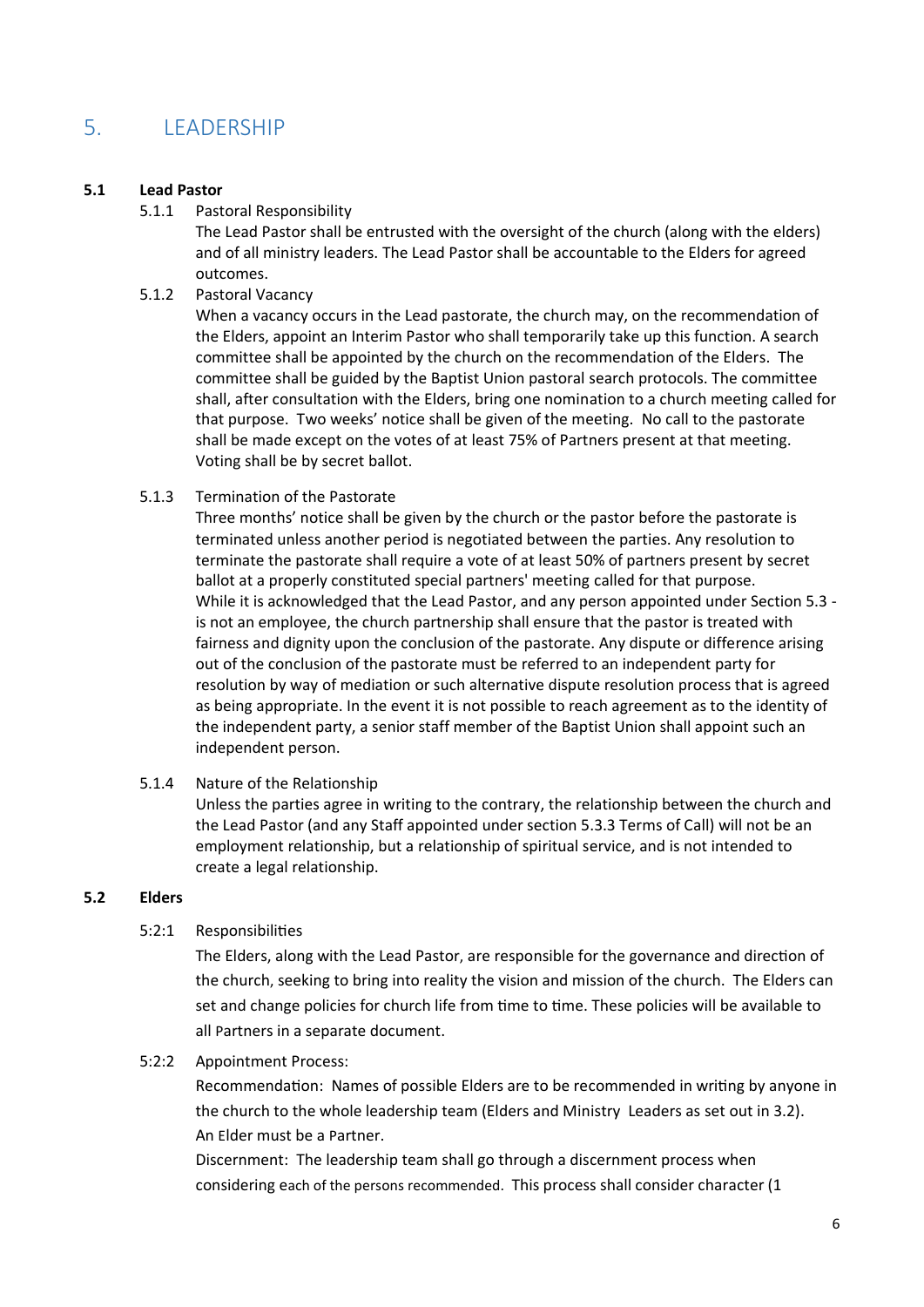Timothy 3:1-7), skills, and calling. The discernment process will also involve discussion with the candidate. At least 75% of the leadership team must be in agreement in order for any of the recommended persons' names to be brought before a church meeting for consideration for appointment as an Elder.

Approval: The names brought to the church meeting by the leadership team must be approved by not less than 75% of the partners present. Votes cast shall be by secret ballot.

5:2:3 Size of Eldership

 The minimum number of elected Elders shall be four, and the maximum number of elected Elders shall be eight.

5:2:4 Term of Eldership

An Elder shall be appointed for a term of two years. At the end of each term an Elder may be re-appointed for another term. The same three step appointment process is to be followed (i.e. recommendation, discernment and approval). The Elder in question is excluded where appropriate from the discernment process.

5.2.5 Meetings

The Elders shall meet (where possible) at least monthly with the Lead Pastor.

#### **5.3 Staff and Ministry Leaders**

5.3.1 Ministry Areas

The Lead Pastor and Elders shall determine the key ministry areas of the church. These areas will be headed up by Ministry Leaders (unpaid or paid). These Ministry Leaders with the Lead Pastor will form the Ministry Leadership Team.

#### 5.3.2 Ministry Leaders

Ministry Leaders will be appointed by the Lead Pastor and Elders, and approved at a church meeting. A Ministry Leader must be a Partner. Each Ministry Leader will be required to work according to the values and policies of the church and within the parameters of the budget allocated to that ministry. They will be given the authority to develop their ministry and will be accountable to the Lead Pastor for achieving the agreed outcomes. A Ministry Leader may appoint other church members to form a team to assist them in their ministry.

#### 5.3.3 Terms of Call

Those Ministry Leaders and staff considered "Pastors" in the life of the church shall receive from the church a Letter of Call to their ministry position, subject to 6.1. clear "Terms of Call" shall accompany the call to that person, together with the arrangements for the termination of the call.

#### 5.3.4 Appointment of Staff

Providing provision for the appointment is included in the Church budget, appointments of staff members serving less than half time may be made by the Lead Pastor in consultation with the Elders. Any staff member who is not a Ministry Leader, but is employed for more than half time, must be approved at a church meeting.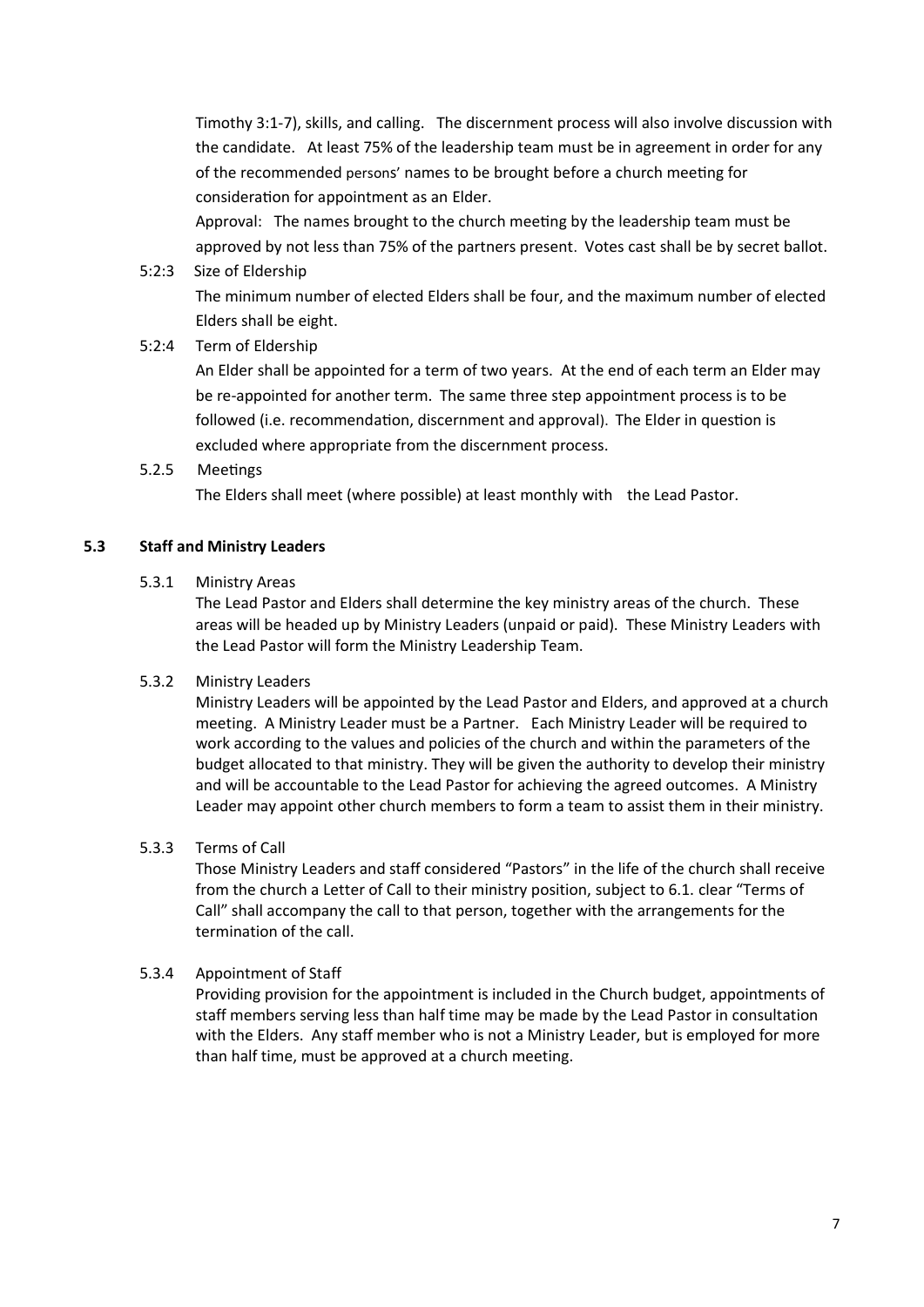## <span id="page-8-0"></span>6. GOVERNMENT OF THE CHURCH

- 6.1 There shall be an annual church Partners' meeting and such other partner meetings as may be called from time to time. The church financial year shall end on the 31 December. The annual meeting shall be within two months of this date and will approve the next budget.
- 6.2 The Elders may call any other church Partners' meeting as necessary. At least two Sundays notice is required for any church Partners meeting.
	- 6.2.1 The purpose of any church Partners' meeting shall be to seek to discover and confirm the mind of God on matters affecting the life and work of the church and its mission. The following are matters that must be decided by a partners' meeting:
	- 6.2.2 Calling of a Lead Pastor, and other staff (subject to 5:3:4).
	- 6.2.3 Appointment of Elders.
	- 6.2.4 Approval of the church budget.
	- 6.2.5 Purchase or development of land and property.
	- 6.2.6 Altering this church constitution.
- 6.3 Quorum. At least 20% of Partners shall be the quorum for any church Partners' meeting where binding decisions are to be made.
- 6.4 Any resolution must be passed by 50% of partners present at the meetings, except where otherwise specified.
- 6.5 Special Meetings: The Elders, on receipt of a request signed by at least 10% of the partners shall call a special meeting of the church partners within twenty one days of the request being received. Normal notice of the meeting shall be given.
- 6.6 National Leader: The National Leader of the Baptist Union of New Zealand may call a special church Partners' meeting by making announcements, or arranging for announcements to be made, on at least two Sundays prior to the meeting. The National Leader or nominee will chair such a meeting.
- 6.7 Chairperson: The Elders will appoint a chairperson for church meetings.
- 6.8 Attendance: Church partners and others of the congregation are able to attend church meetings, but only partners may vote. A secret ballot shall be held if requested by not less than 10% of the partners present at the meeting or if requested by the chairperson.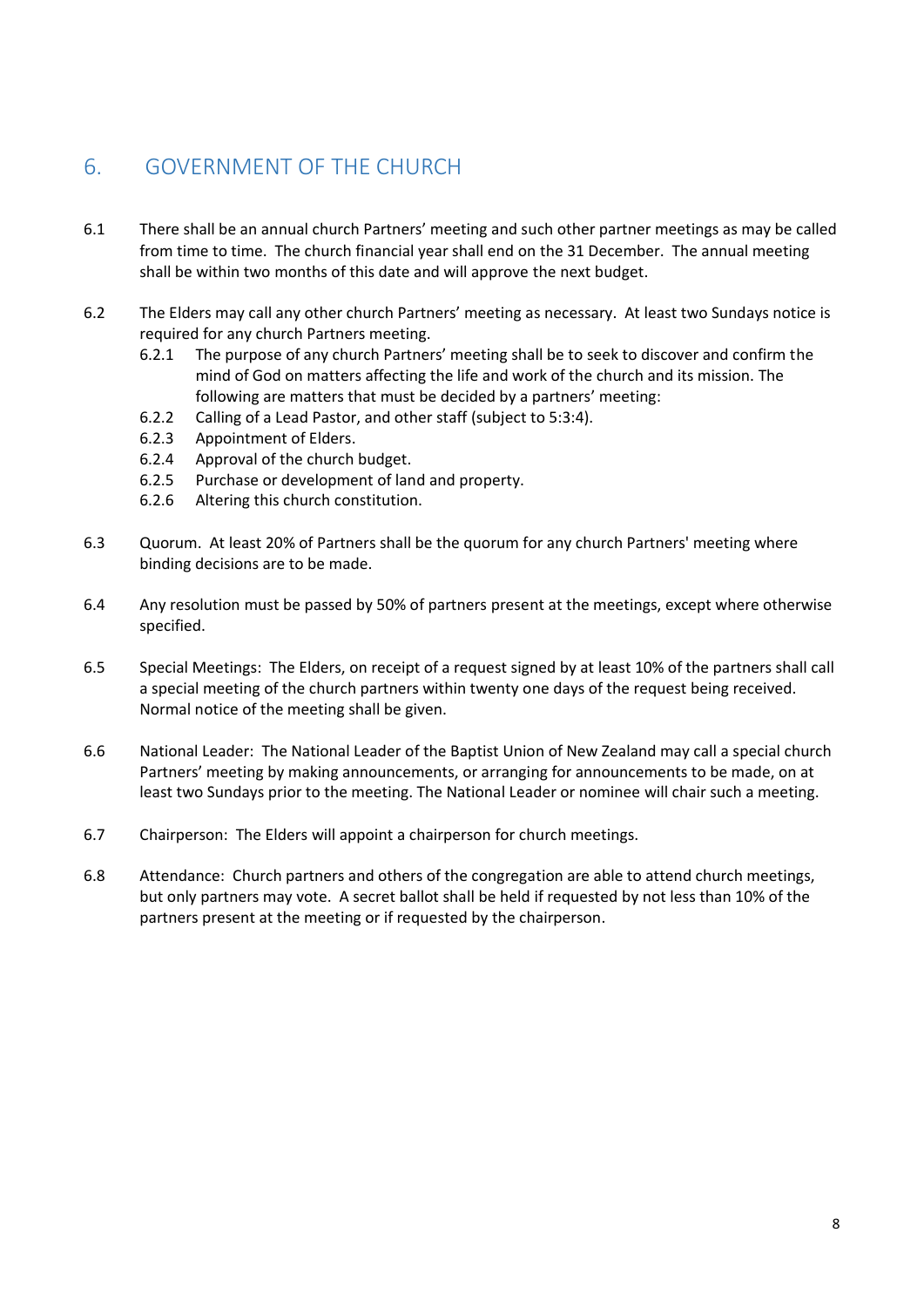## <span id="page-9-0"></span>7 DECLARATION OF TRUST

7.1 Any land or any property including church buildings and manses shall be vested in the Baptist Union as Trustee, which shall hold them for and on behalf of the church; and shall deal with the property by consent and direction of the church in accordance with the Trusts declared in the Sixth Schedule to the "Baptist Union Incorporation Act 1923".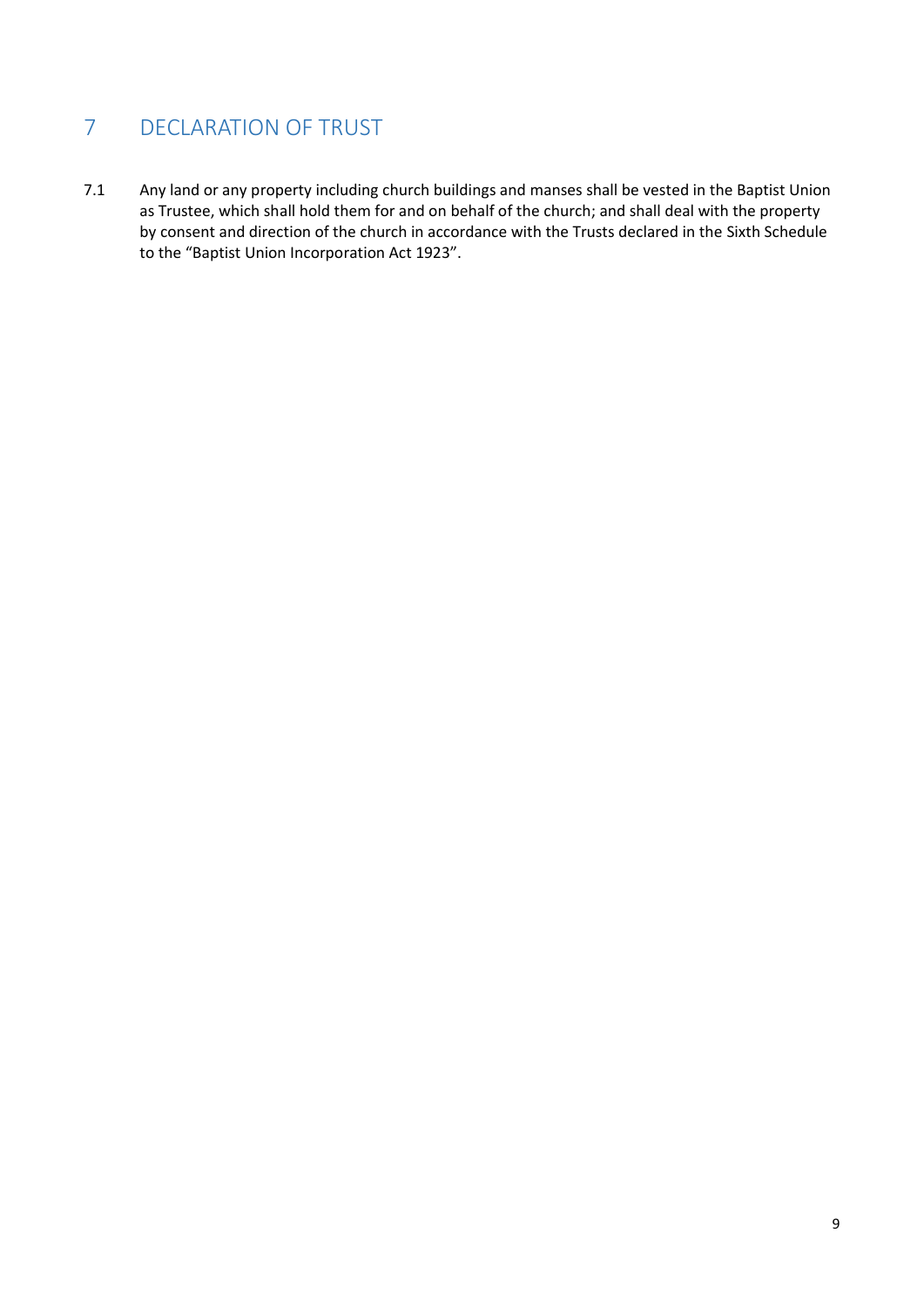## <span id="page-10-0"></span>8. ALTERATIONS TO THE CONSTITUTION

- 8.1 No alteration or addition to the constitution shall be made unless adopted by a majority of at least 75% of Partners present at a church meeting.
- 8.2 Unless the church agrees to forgo its charitable status and income tax exemption, no alterations shall be made to this constitution which would in any way detract from the exclusively charitable nature of the church.
- 8.3 Notice of proposed alterations or amendments to the constitution shall be given to the church at least four Sundays prior to the meeting.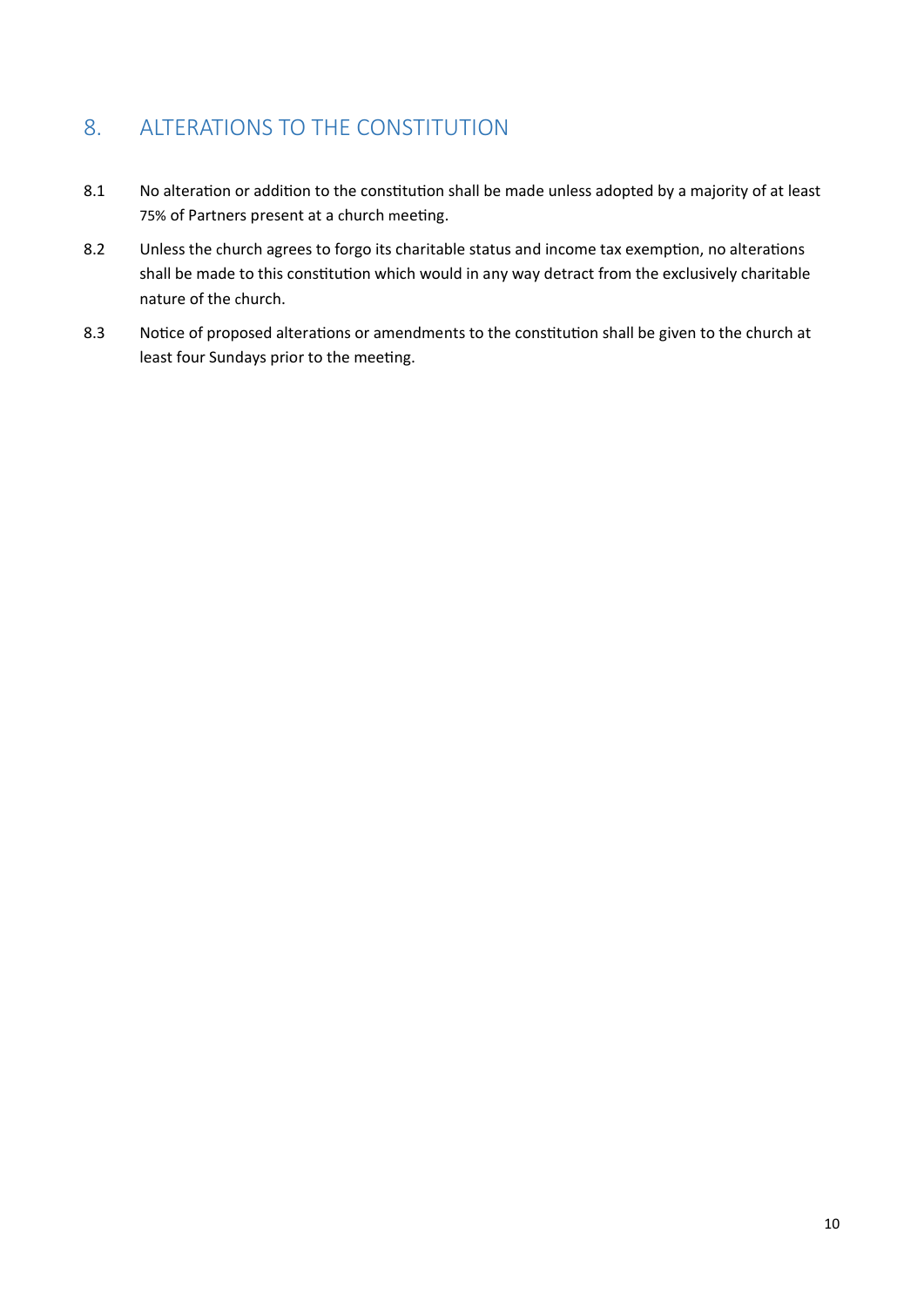## <span id="page-11-0"></span>9. NO PECUNIARY PROFIT FOR ANY INDIVIDUAL

- 9.1 No decision of the church or its leadership shall be made which would allow a partner or partners to receive any private pecuniary profit provided that:
	- 9.1.1 A partner may receive reimbursement for all expenses properly incurred in connection with the affairs of the church;
	- 9.1.2 The church may pay reasonable and proper remuneration to any officer or employee of the church in return for services actually rendered to the church;
	- 9.1.3 Any member of the church may be paid for all usual professional business or trade charges for services rendered, time expended and all acts done by that partner or by any firm or entity of which the partner is a partner, employee or associate, in connection with the affairs of the church;
	- 9.1.4 Any partner may retain any remuneration properly payable to the partner by any company or undertaking with which the partner may in any way be concerned or involved for which the partner has acted in any capacity whatever notwithstanding that partner 's connection with that company or undertaking is any way attributable to that partner's connection with the church.
	- 9.1.5 Nothing shall prevent the church from making payments to any individual (whether a partner or not) in fulfilling any of the purposes expressed in clause 2 (Aims and Functions) hereof.
- 9.2 Partners or leaders of the church, in determining all reimbursements, remuneration and charges payable in this clause, shall ensure that the restrictions imposed by the following clause are strictly observed:
- 9.3 Notwithstanding anything contained or implied in this constitution, no partner of the church or any person associated with a partner shall participate in or materially influence any decision made by the church in respect to the payment to or on behalf of that partner or associated person, of any income benefit or advantage whatsoever.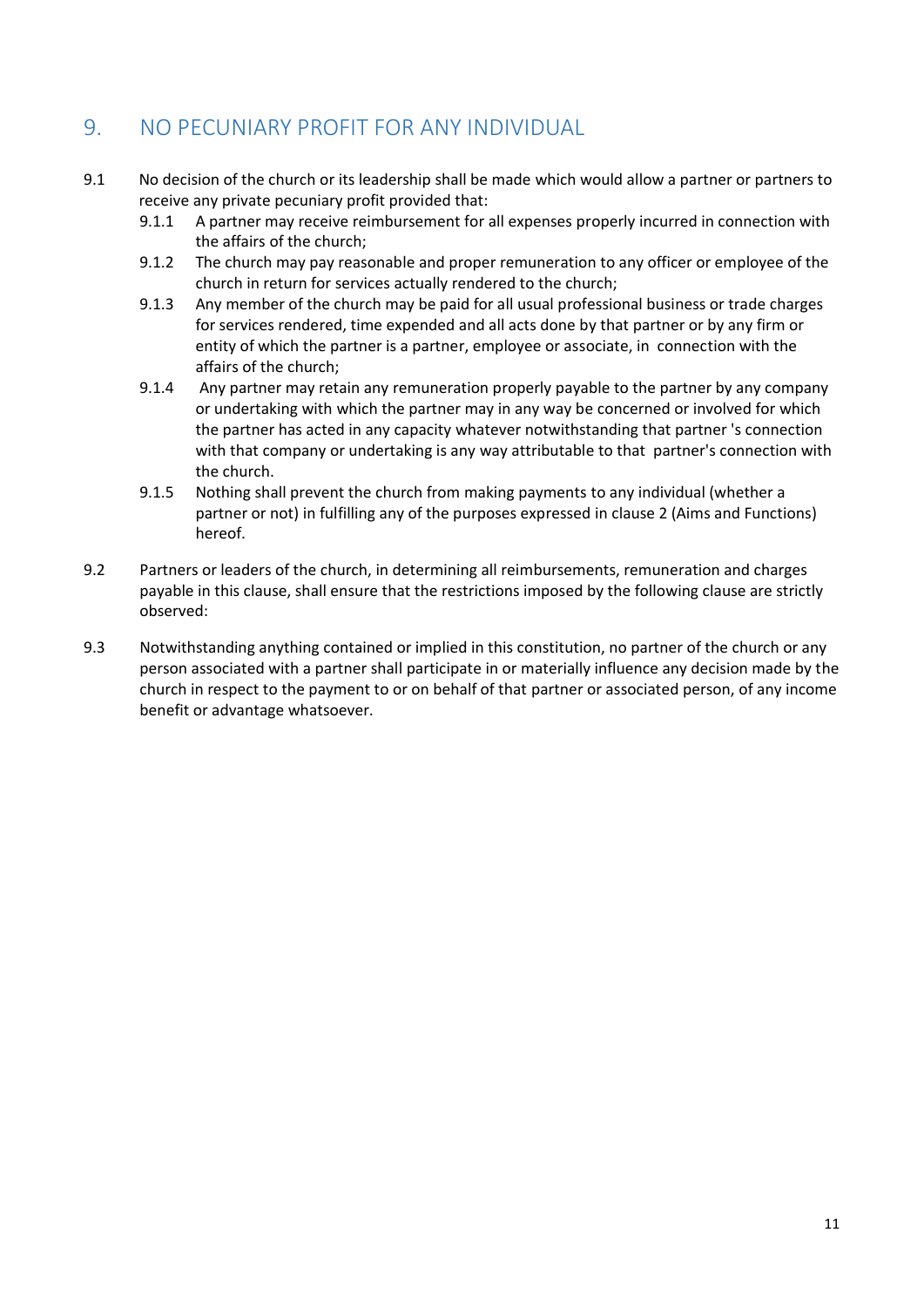## <span id="page-12-0"></span>10. WINDING UP PROVISIONS

Subject to clauses 17, 18, and 19 of the Sixth Schedule to the Baptist Union Incorporation Act, if the Partners resolve at a properly constituted meeting of the church adopted by a majority of at least two thirds of the Partners present at such church meeting, that the church should be wound up, then the net proceeds arising from such winding up shall be applied with the prior approval of the Baptist Union of New Zealand to such charitable purposes within New Zealand as the Partners may determine or in default of such determination as may be determined by a Judge of the High Court of New Zealand on application by the Partners, and such proceeds must not be paid or distributed amongst the Partners of the church.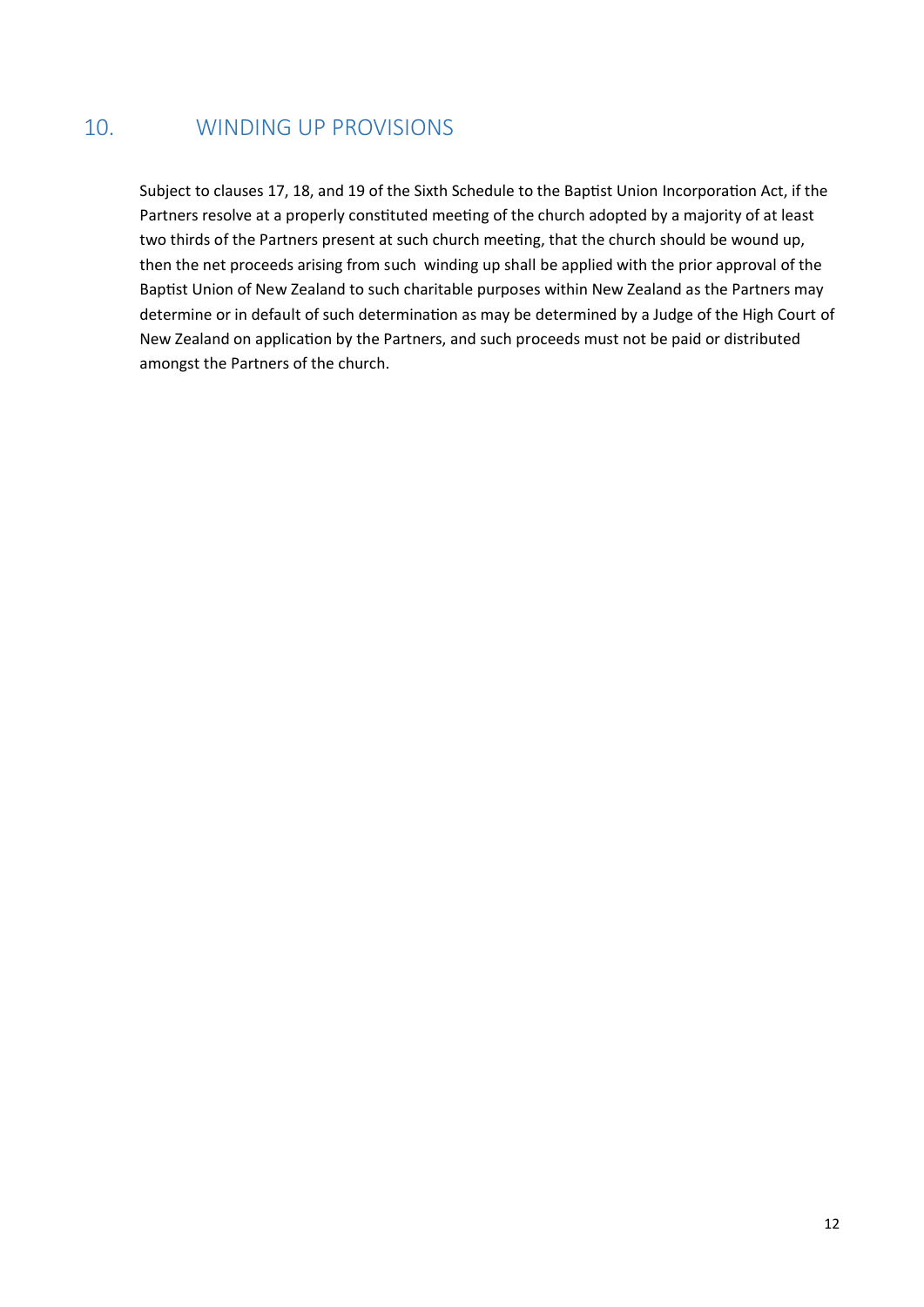## <span id="page-13-0"></span>APPENDIX 1 THE PARTNERSHIP PLEDGE:

Having committed myself to be a lifelong follower of Jesus and being in agreement with the Mission, Vision, and Beliefs of I.C.B.C.

I commit myself to:

#### **1. Protect the unity of the Church**

- by acting in love towards others
- respecting the leaders of the Church

#### **2. Share the responsibility of the Church**

- by praying for its health and growth
- reaching out to the un-churched
- warmly welcoming all who visit

#### **3. Serve the ministry of the Church**

- by discovering and using my gifts and talents
- serving according to my time and abilities

#### **4. Support the testimony of the Church**

- by attending regularly
- living a God-honouring life
- giving according to my resources